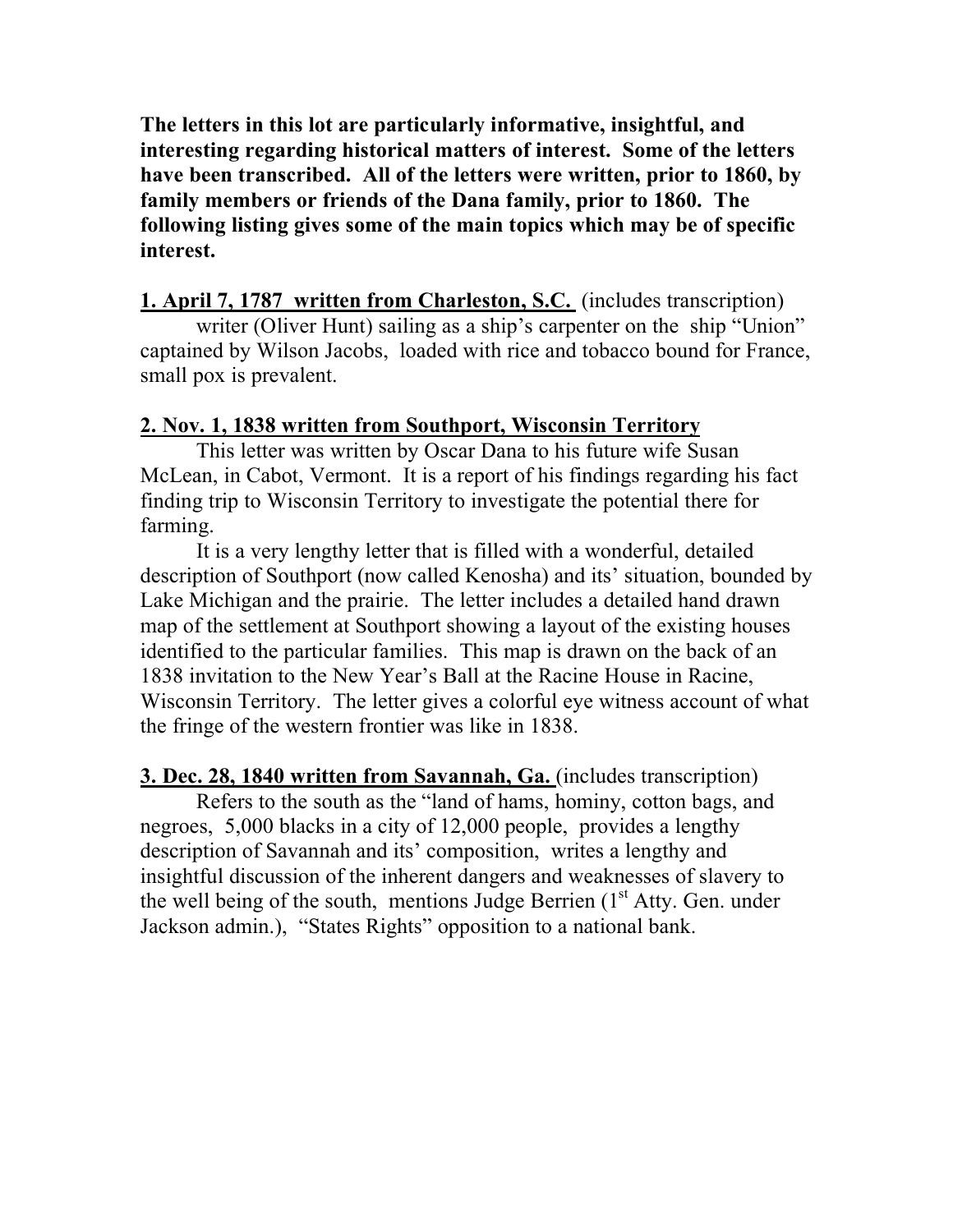**4. Feb. 27, 1841 written from Savannah, Ga.** (includes transcription) provides his eye witness account of a public sale of 60 negroes and includes the prices realized (sale was to satisfy the insolvency of a recently deceased plantation owner), describes the city and the surrounding areas including plantations and negro huts, the plantation of Gen'l. Hamilton includes about 300 working slaves, tells of widespread shooting of robins for food and the shooting and the accidental killing of an 11 yr. old boy by another 11 yr. old boy, local political climate as it applies to slavery, critical comments about southern lawyers and their theatrical court presentations

**5. April 22, 1841 written from Charleston, S.C.** ( includes transcription) writes about local effort to establish Charleston as an import location to end dependence on New York for imports, one-half of the 40,000people are black, talks of the "Union" and "States Rights" parties

**6. May 1, 1842 written from Nassau, Bahamas** (difficult to read with crossing text) mentions Capt. Williams of the steam barque "Reunion?", describes life on the island, including the business climate, writes about a Creole trial and offers assessment of the Negro troops on the island, who have been organized from slaves and brought by British Cruisers, breakdown of churches and their denominations at Nassau.

## **7. Jan. 27, 1845 written from Washington, D.C.**

writes of resolutions in the House (Representatives) for the annexation of Texas allowing slavery in the territory, "ultra slavery" supporters, using the name of Mr. Polk, oppose the writers anti slavery stand, mentions General Dodge, gives a bit of Dana family genealogical information and family history, letter is signed by Amasa Dana of the House Post Office committee.

**8. Dec. 13, 1850 written from San Francisco, Ca.** (difficult to read)

This letter contains an interesting story told to the letter writer by a man caring for a 7 mo. Old infant. The man had been hired to care for the critically ill parents of the child. The father died first. The mother, on her death bed, solicited the care giver to ensure the safe transfer of the infant to friends in Oregon Territory. A shipboard offer of \$1,000 for the infant was refused by the caregiver, faithful to his mission. He was now traveling to Oregon to deliver the infant to two of her uncles.